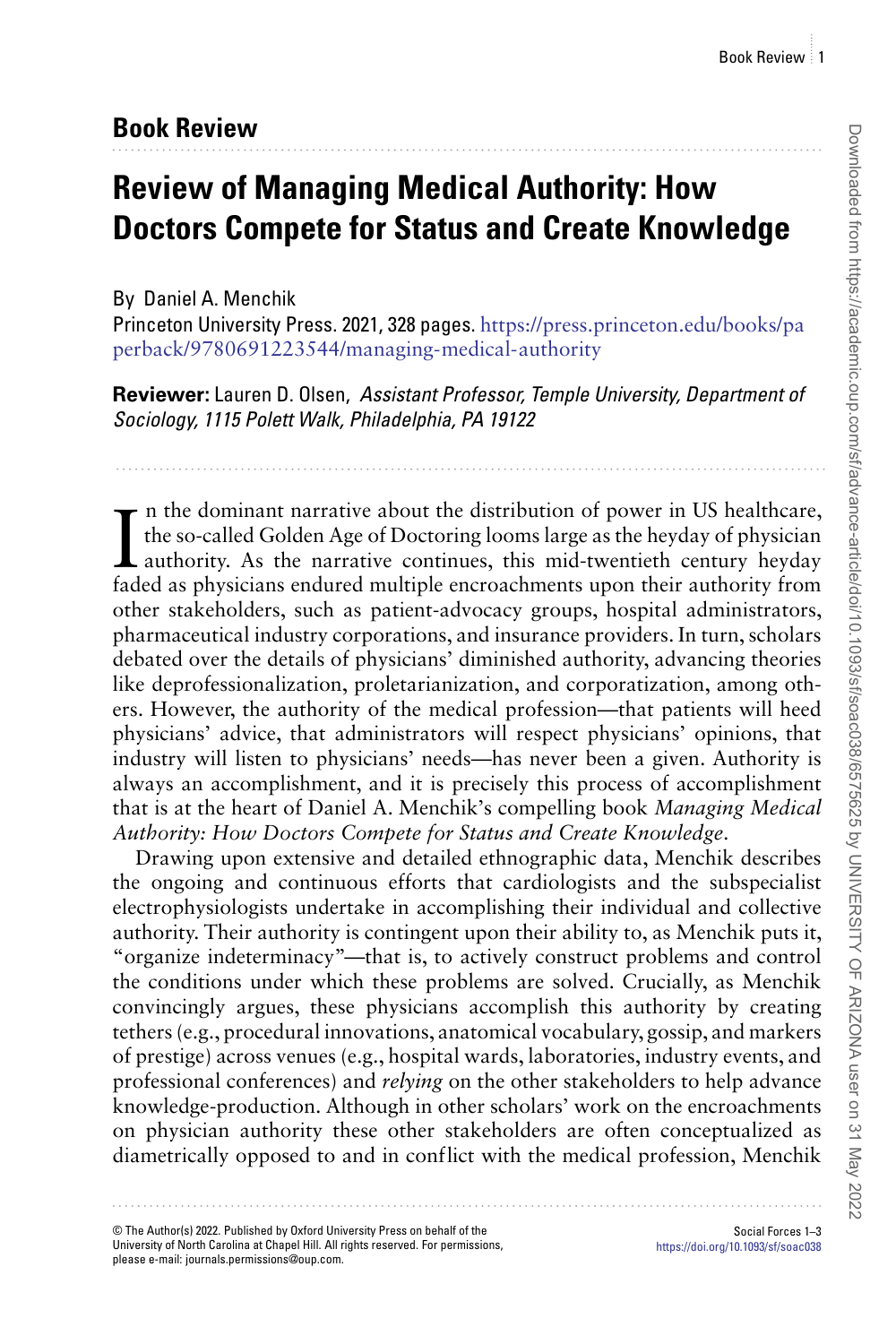shows how these other stakeholders are instrumental to the physicians' accomplishment of authority and, in turn, disrupts the dominant narrative about the distribution of power in the healthcare field. Menchik unfolds this argument via his book's brilliant organizational structure, as each chapter reveals more and more intricate interdependence between the medical profession and the other stakeholders.

Not only is this core argument a contribution to medical sociology, but *Managing Medical Authority* is teeming with analytical and empirical insights about how knowledge is made, how organizations mediate individual and collective status-making, and how academic hospitals operate. The book is organized to take the reader from venue to venue, allowing Menchik to build in more and more complexity as he proceeds. From patient grooming and student socialization on the hospital wards to technical skill-building in in-hospital and industry-run labs to academic- and industry-sponsored conferences to administrative meetings and correspondence, the chapters also stand on their own. For example, the chapter about physicians engaging in "leading from a niche" illustrates how physicians learn to stay within their particular lane of expertise as they advance knowledge, deliberate risks, and cultivate referral networks with whom to work with if the patient case is beyond the scope of their specific niche. Another chapter on the hospital's bed management system illustrates how hospital administrators make decisions around costs and personnel, thus showing that not all physician authority is impinged upon equally, as different specialties negotiate organizational constraints based upon whether their clinical tasks are event-centered (e.g., inserting a catheter, performing an ablation) or person-centered (e.g., knowing a patient's health history).

Moreover, *Managing Medical Authority* is also a methodological contribution in and of itself. What stands out is the sheer breadth and depth of Menchik's data collection, both in terms of duration and scope. Not only is the ethnographic description rich—as in, there are some points in which the level of detail about a procedure will turn your stomach—but the multi-sited ethnography also powerfully illustrates his argument. The data are so rich, in fact, that some of the respondents' comments are ripe for further analytical engagement regarding the ways in which social inequalities map onto or are perpetuated by the medical profession. On the one hand, accounts and descriptions of physician interactions expose some troubling illustrations of the way entitlement, inequality, and discrimination play out in the medical profession. Menchik has captured moments of physicians' aggressive bullying and use of egregiously sexist comments. One is left wondering if these cardiologists would feel less entitled to such behavior if they were not overwhelmingly rich white men. Such data not only opens a space for, but I would argue deserves, greater scrutiny of how social status and professional status seem irrevocably intertwined. Efforts at control advance biomedical knowledge but they also advance the status of white rich men.

On the other hand, the book suggests that the high status of academic medicine shapes patient care more broadly, which opens up an area for future exploration about the ways in which paternalism is baked into biomedical